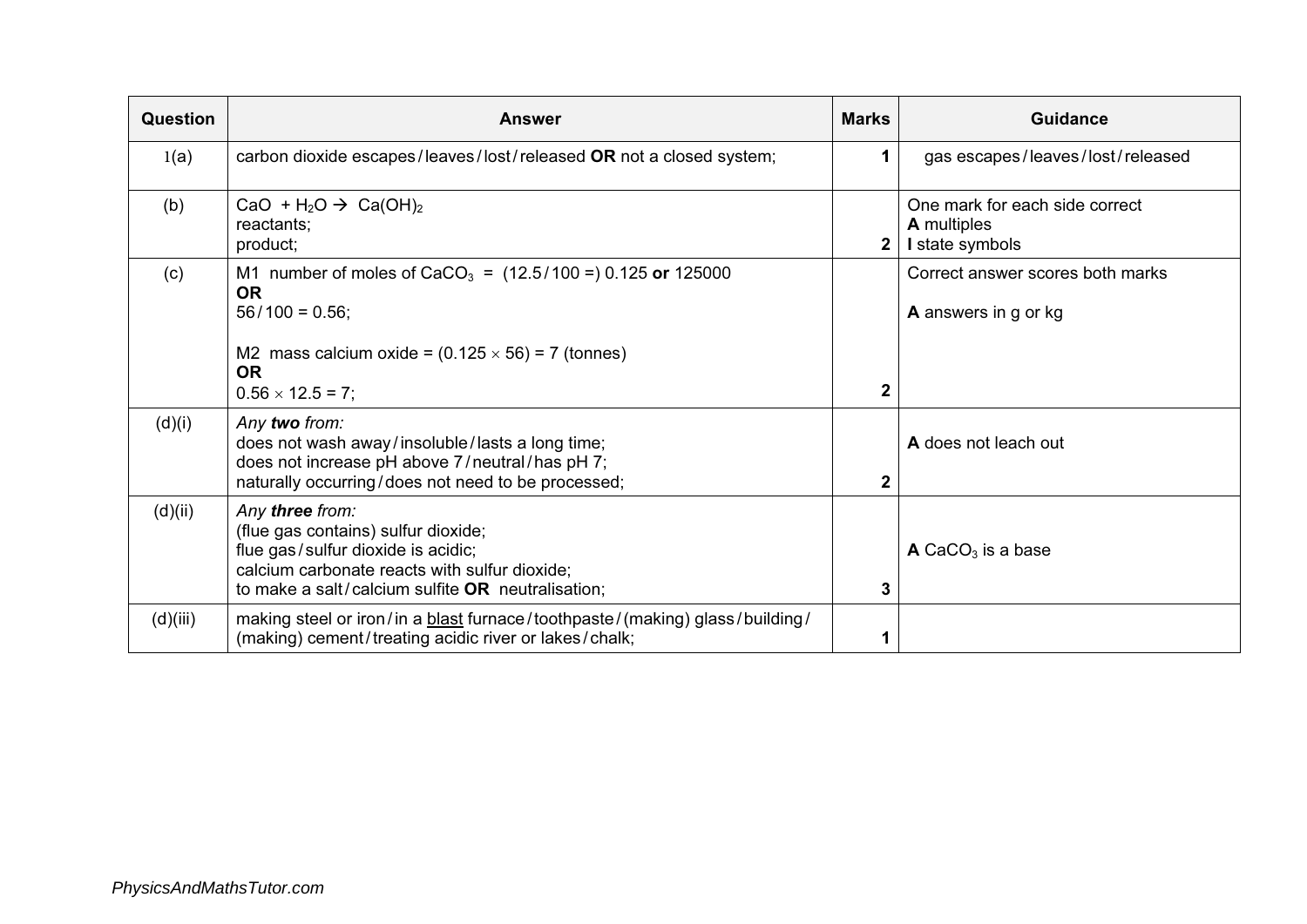| 2 | (a  |       | (i) pieces have (same) surface area<br>same amount / mass / quantity / volume / number of moles of carbonate                                                                       | $[1]$<br>$[1] % \includegraphics[width=0.9\columnwidth]{figures/fig_10.pdf} \caption{The figure shows the number of times on the left and right.} \label{fig:time}$ |
|---|-----|-------|------------------------------------------------------------------------------------------------------------------------------------------------------------------------------------|---------------------------------------------------------------------------------------------------------------------------------------------------------------------|
|   |     | (ii)  | no more bubbles / carbon dioxide or piece disappears / dissolves                                                                                                                   | $[1]$                                                                                                                                                               |
|   |     |       | (b) experiment 1 $Ca^{2+}$ + $CO_2$ + $H_2O$                                                                                                                                       | [1]                                                                                                                                                                 |
|   | (c) |       | more concentrated or higher concentration (of acid) (in experiment 1)<br>accept: arguments based on collision theory                                                               | $[1]$                                                                                                                                                               |
|   |     | (ii)  | ethanoic acid is a weak acid or hydrochloric acid is a strong acid<br>accept: stronger or weaker                                                                                   | $[1]$                                                                                                                                                               |
|   |     |       | ethanoic acid less ionised / dissociated / lower / smaller concentration of hydrogen ions [1]<br>accept: less hydrogen ions and vice versa argument but not dissociation of ions   |                                                                                                                                                                     |
|   |     | (iii) | lower temperature (particles) have less energy<br>moving more slowly<br>fewer collisions / lower collision rate<br>or                                                              | [1]<br>[1]<br>$[1]$                                                                                                                                                 |
|   |     |       | lower temperature (particles) have less energy<br>fewer particles collide<br>with the necessary energy to react<br>note: less energy fewer successful collisions gains all 3 marks | $[1]$<br>[1]<br>$[1]$                                                                                                                                               |

[Total: 10]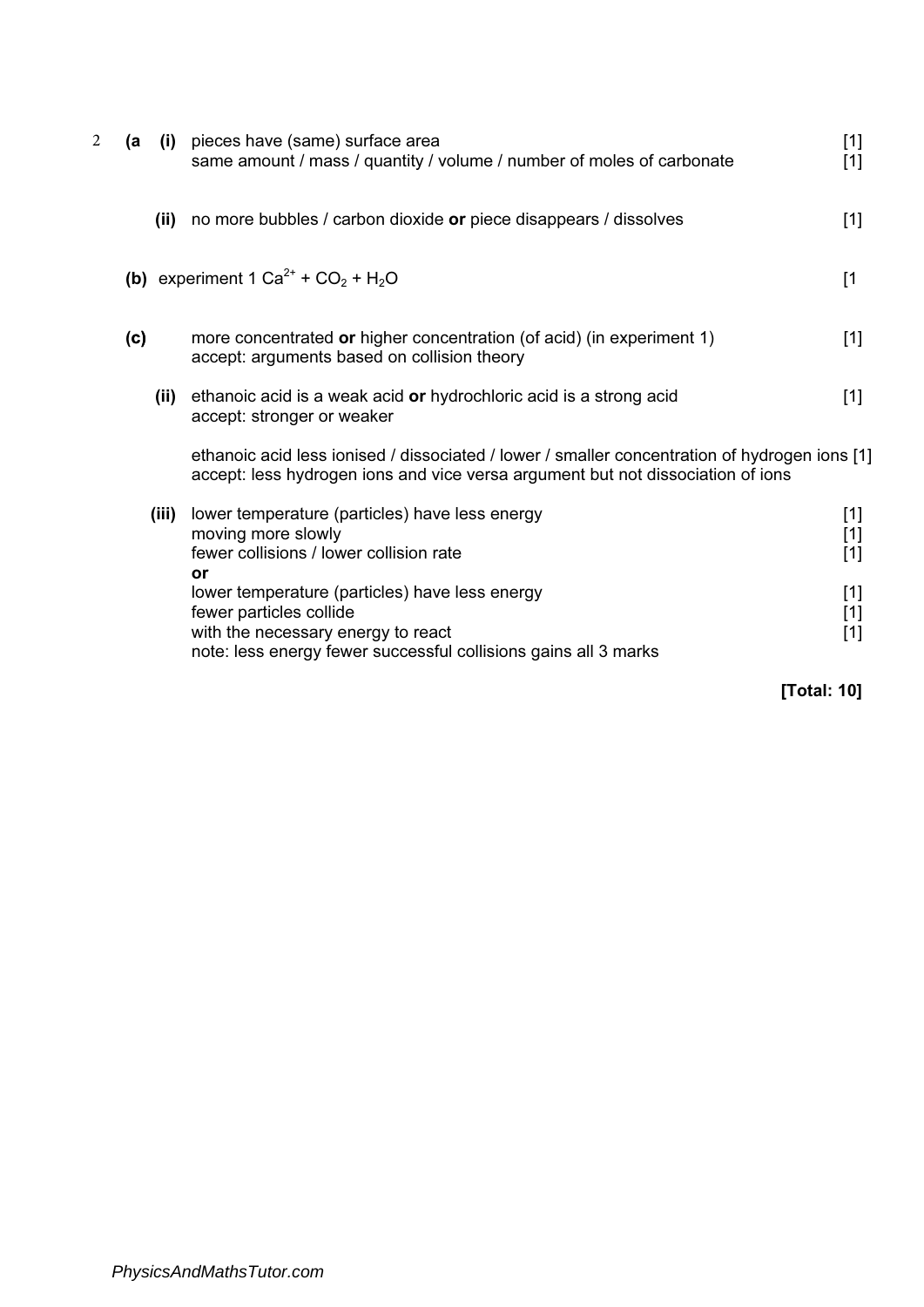| 3   | (a | (i) (mass at $t = 0$ ) – (mass at $t = 5$ )<br><b>NOTE:</b> must have mass at $t = 5$ not final mass                                                                                                                                                                              | $[1]$                                                |
|-----|----|-----------------------------------------------------------------------------------------------------------------------------------------------------------------------------------------------------------------------------------------------------------------------------------|------------------------------------------------------|
|     |    | (ii) fastest at origin<br>slowing down between origin and flat section gradient $= 0$<br>where gradrient $= 0$<br>three of above in approximately the correct positions                                                                                                           | [2]                                                  |
|     |    | (iii) 3 correct comments about gradient $= [2]$<br>2 correct comments about gradient $= [1]$<br>1 correct comment about gradient = $[0]$                                                                                                                                          | $[2]$                                                |
|     |    | (b) start at origin and smaller gradient<br>same final mass just approximate rather than exact                                                                                                                                                                                    | $[1]$<br>$[1]$                                       |
| (c) |    | smaller surface area<br>lower collision rate                                                                                                                                                                                                                                      | $[1]$<br>$[1]$                                       |
|     |    | (ii) molecules have more energy<br>collide more frequently / more molecules have enough energy to react                                                                                                                                                                           | $[1]$<br>$[1]$                                       |
|     |    | (d) number of moles of HCI in 40 cm <sup>3</sup> of hydrochloric acid,<br>concentration 2.0 mol / $dm^3 = 0.04 \times 2.0 = 0.08$<br>maximum number of moles of $CO2$ formed = 0.04<br>mass of one mole of $CO2 = 44 g$<br>maximum mass of $CO2$ lost = 0.04 $\times$ 44 = 1.76 g | $[1]$<br>$[1]$<br>[1]<br>$\mathsf{I}$<br>[Total: 15] |